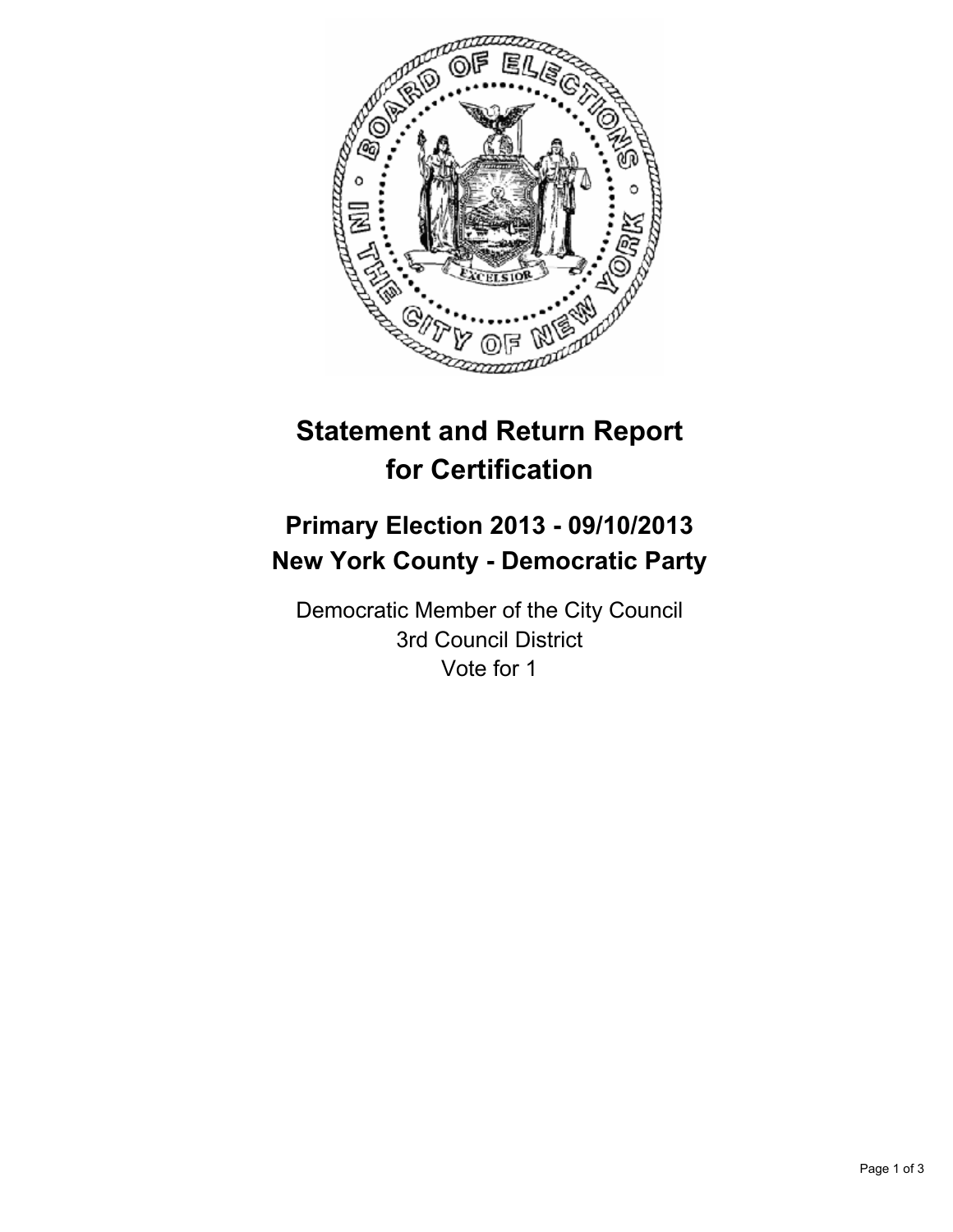

## **Assembly District 66**

| <b>Total Votes</b>          | 6.501 |
|-----------------------------|-------|
| MICKEY MOUSE (WRITE-IN)     |       |
| KATY BORDONARO (WRITE-IN)   |       |
| YETTA KURLAND               | 2,856 |
| COREY D. JOHNSON            | 3,643 |
| <b>AFFIDAVIT</b>            | 136   |
| <b>SPECIAL PRESIDENTIAL</b> | 0     |
| FFDFRAI                     | 0     |
| ABSENTEE/MILITARY           | 278   |
| <b>EMERGENCY</b>            | 180   |

### **Assembly District 67**

| <b>Total Votes</b>           | 2.558 |
|------------------------------|-------|
| NONE OF THE ABOVE (WRITE-IN) |       |
| MARK SHERMAN (WRITE-IN)      |       |
| YETTA KURLAND                | 836   |
| COREY D. JOHNSON             | 1,720 |
| <b>AFFIDAVIT</b>             | 65    |
| <b>SPECIAL PRESIDENTIAL</b>  | 0     |
| <b>FFDFRAL</b>               | 0     |
| ABSENTEE/MILITARY            | 118   |
| <b>EMERGENCY</b>             | 123   |

#### **Assembly District 75**

| <b>EMERGENCY</b>            | 151    |
|-----------------------------|--------|
| ABSENTEE/MILITARY           | 401    |
| <b>FFDFRAL</b>              | 0      |
| <b>SPECIAL PRESIDENTIAL</b> | 0      |
| <b>AFFIDAVIT</b>            | 152    |
| COREY D. JOHNSON            | 7,172  |
| YETTA KURLAND               | 3,583  |
| ANDREW BERMAN (WRITE-IN)    |        |
| BRADLEY MANNING (WRITE-IN)  |        |
| <b>Total Votes</b>          | 10,757 |
|                             |        |